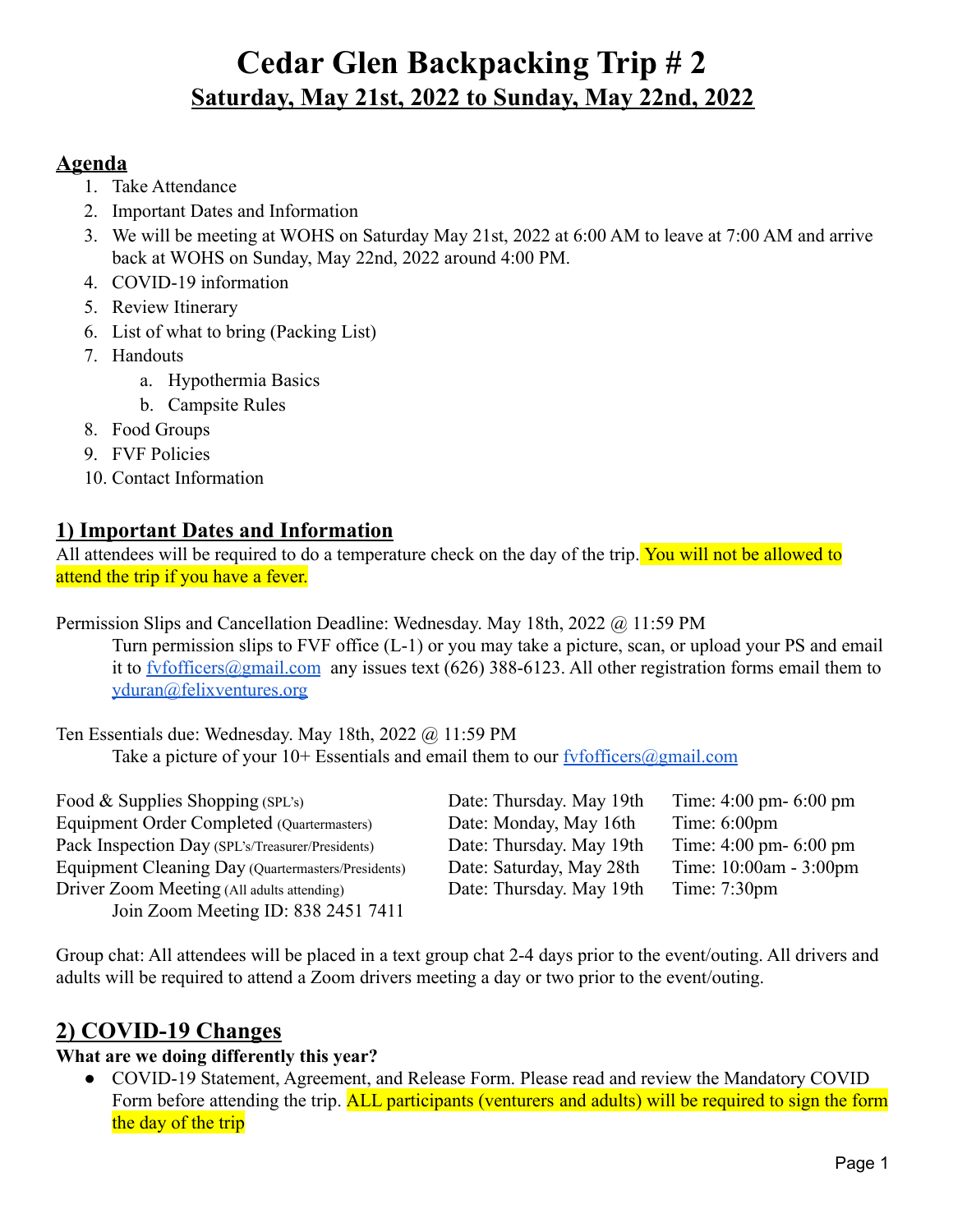- Temperature checks prior to each trip
- Social distancing rules on trips when applicable (exceptions may apply)
- No sleeping in tents (exceptions will apply due to bad weather)
- Masks MANDATORY in indoor areas where required

## **3) Itinerary**

**Saturday, May 21, 2022:**

|                     | 6:00am-7:00am                | Load Up/ Count off                                                                                                 |  |
|---------------------|------------------------------|--------------------------------------------------------------------------------------------------------------------|--|
|                     |                              | Venturers need to have breakfast before coming.                                                                    |  |
|                     | 7:00am-8:30am                | Drive to Cedar Glen: Mt. Baldy Trailhead:                                                                          |  |
|                     |                              | 901-993 Falls Rd, Mt Baldy, CA 91759                                                                               |  |
|                     | 8:30am-9:00am                | Unload and get everyone ready for the hike. Check backpacks and make sure                                          |  |
|                     |                              | nothing has been left behind. Distribute any extra group equipment. Count off.                                     |  |
|                     |                              | Assign lead and tail                                                                                               |  |
|                     | 9:00am-12:00pm               | Get into Camp/Count off/ Setup                                                                                     |  |
|                     |                              | See Backpacking Staff Checklist for details                                                                        |  |
|                     | 12:00pm-1:00pm               | Lunch                                                                                                              |  |
|                     | 1:30pm-3:00pm                | Group Game                                                                                                         |  |
|                     | 3:00om -5:00pm               | Free Time                                                                                                          |  |
|                     | 5:00pm-6:00pm                | Cook Dinner                                                                                                        |  |
|                     |                              | Food Group Leaders:                                                                                                |  |
|                     | 6:00pm-7:00pm                | Dinner/Clean up. SPL and ASPL confirm that food and kitchen set was properly                                       |  |
|                     |                              | put away to avoid animals in the campsite                                                                          |  |
|                     | 7:00pm-8:00pm                | Night time entertainment                                                                                           |  |
|                     | 9:30pm-10:00pm               | Free Time                                                                                                          |  |
|                     | 10:00pm-11:30pm              | Quiet Time                                                                                                         |  |
|                     |                              | Make sure that everyone set-up their sleeping area and is ready for bed                                            |  |
|                     |                              | (brushed teeth, changed clothes, etc.) prior to bedtime.                                                           |  |
| 10:30 <sub>pm</sub> |                              | Bedtime                                                                                                            |  |
|                     |                              | Confirm that all venturers are at camp and are in the correct areas (girls                                         |  |
|                     |                              | and boys separate) by counting heads. Make sure everyone is sleeping                                               |  |
|                     |                              | properly and that sleeping bags are being used properly.                                                           |  |
|                     |                              | <b>Staff Confirmation:</b><br><u> 1980 - Andrea Station, amerikansk politik (</u>                                  |  |
|                     |                              | Venturer Confirmation: University of the Contractor of the Contractor of the University of the University of the U |  |
|                     | <b>Sunday, May 22, 2022:</b> |                                                                                                                    |  |
|                     | $7:30$ am-8:00am             | Wake up/get ready for the day                                                                                      |  |
|                     | 8:00am-9:00am                | Cook Breakfast and Eat. Begin packing up                                                                           |  |
|                     | 9:00am-10:00am               | Clean-up and finish packing. Clean Sweep                                                                           |  |
|                     | 10:00am-11:00am              | Hike down to pools near trailhead (parking lot)                                                                    |  |
|                     | 11:00am-1:00pm               | Hangout near pool and have lunch                                                                                   |  |
|                     | 1:00pm-1:30pm                | Hike remainder of trail to parking lot                                                                             |  |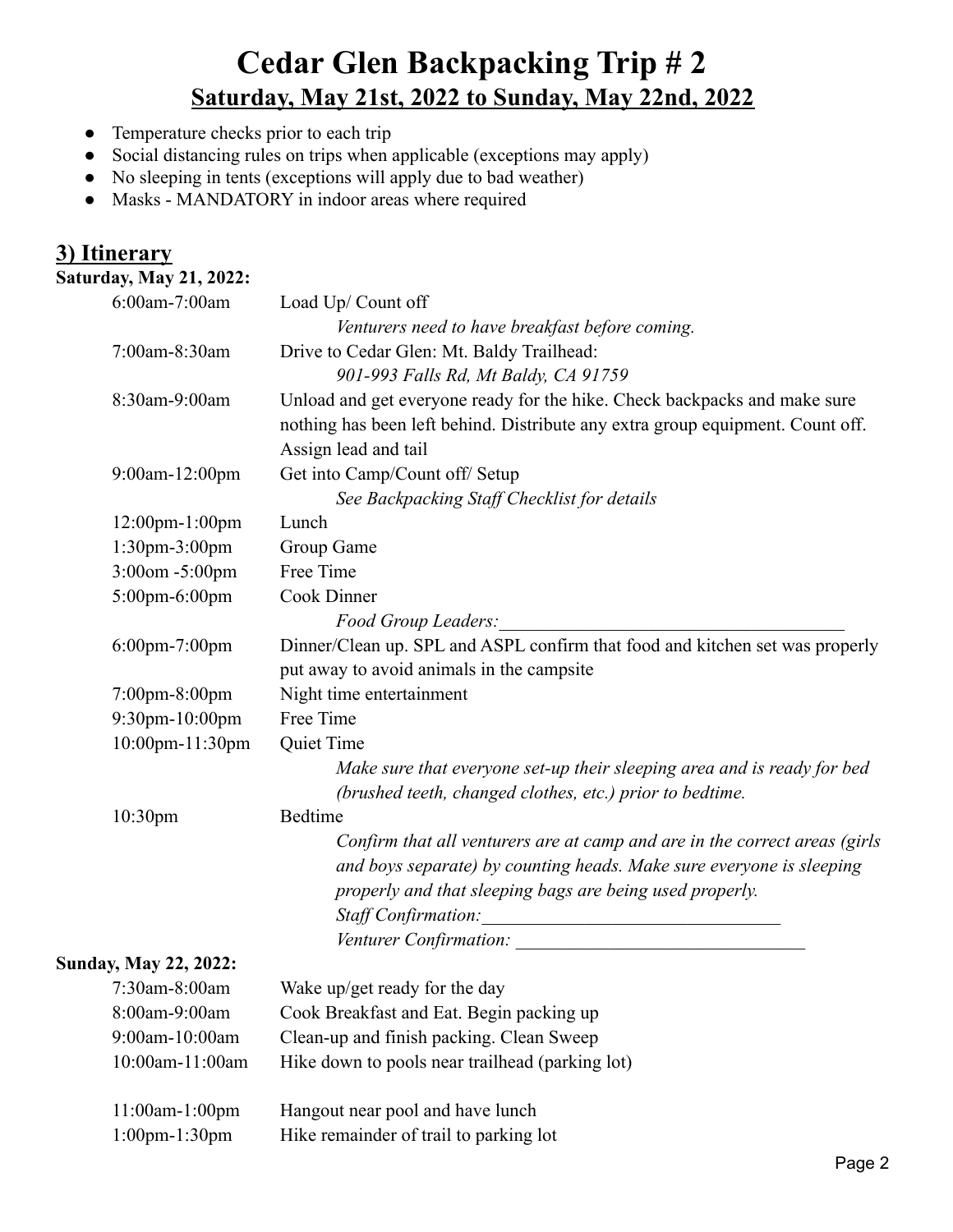| $1:30$ pm- $2:00$ pm              | Load up cars and count off                                                 |
|-----------------------------------|----------------------------------------------------------------------------|
| $2:00 \text{pm} - 3:30 \text{pm}$ | Drive to WOHS                                                              |
|                                   | Have plan ready to check -in equipment prior to school arrival             |
| $3:30$ pm-4:00pm                  | Car Cleaning, Equipment Check-in                                           |
| $4:00 \text{pm}$                  | Venturer Pick-up                                                           |
|                                   | 1. Make sure to send debrief link to all attendees (venturers and adults)  |
|                                   | 2. Make sure to send google photo link to all attendees that took pictures |

*with their own cameras to upload*

*3. Get Volunteers for Equipment Cleaning*

## **4) Packing List**

#### **Clothing:**

- 1. Sweater (It will be cold)
- 2. Windbreaker (It is windy)
- 3. 2 extra shirts (Athletic Material, Long sleeved recommended)
- 4. 2 pairs of socks
- 5. 2 warm Long pants or sweats (Layers: jeans not recommended)
- 6. Extra undergarments
- 7. Sandals or water shoes for camp and during lunch break
- 8. Comfortable shoes (hiking shoes recommended)

i. Shoes with good grip for hiking (can be tennis shoes)

- 9. Small towel
- 10. Clothing for pools (optional)

#### **Things to Bring for Camp:**

1. Bowl and utensils (Example: Tupperware or plastic bowl/plate. NO DISPOSABLE PLATES OR FORK/SPOONS

- 2. 1 Sack Lunch and \$10-20 for Sunday lunch
- 3. Sandals/Slippers (to let shoes air out)
- 4. \$10 Emergency Money

5. Toiletries (Toothbrush, toothpaste, hairbrush or comb, face wash, hair ties, baby wipes or hand sanitizer, toilet paper (put in a Ziploc bag), lotion, Chapstick, deodorant, menstruation products)

- 6. Wipes for cleaning hands and body throughout the trip when away from camp
- 7. Chapstick
- 8. Plastic Grocery Bags (2)
- 9. Medication: If needed
- 10. Face mask (2)

#### **Ten Essentials:** DAY PACK (will contain all of the following items)

- 1. Water Bottle (Dishwasher Safe, 32 oz 36 oz)
- 2. Lighter *FVF \$1.00* / Waterproof matches / Waterproof match container
- 3. Pocket Knife (A sharp, 3-inch blade max. length)
- 4. 40-60 gal. Drum Liners / Construction trash bag (3-5 Mil. thick) 2 Required *FVF \$.50*
- 5. Nylon Cord / ParaCord (300-500 lb tested) 50ft Required-100 ft max. *FVF \$3.00*
- 6. Duct Tape (Tip: roll onto a pen, lighter or hiking stick) 6 ft Required *FVF \$.75*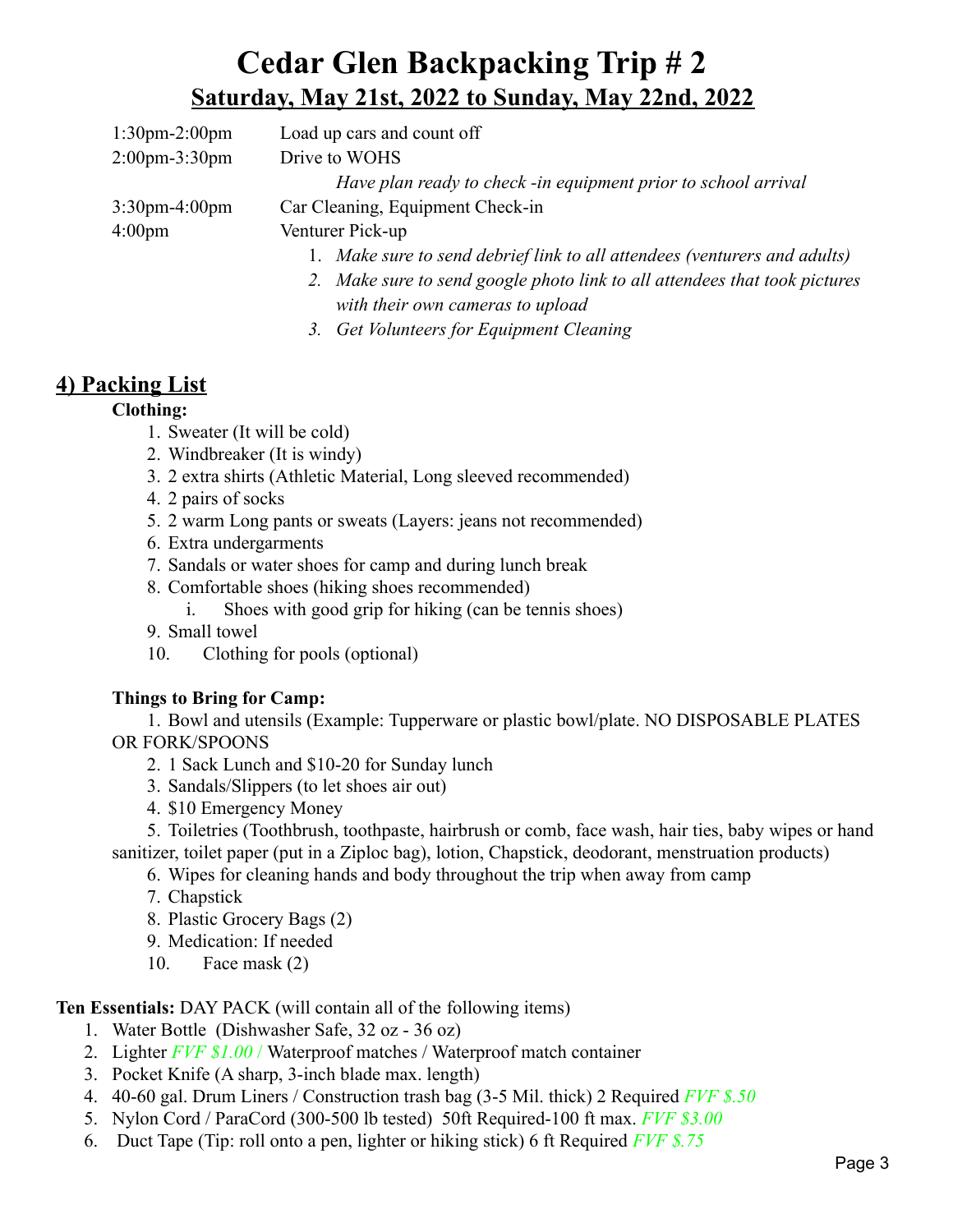- 7. Whistle *FVF \$1.50-\$2.00*
- 8. Signal Mirror (Tip: Makeup Compact) *FVF \$1.00*
- 9. Travel size First Aid Kit *FVF \$3.00*
- 10. Emergency Foil Blanket *FVF \$1.00*
- 11. Beanie (Recommend: Synthetic Blend or Wool)
- 12. Gloves (Recommend: Synthetic Blend or Wool)
- 13. Windbreaker / Rain Jacket
- 14. Emergency Food (Check Lunch Idea Handout)
- 15. Wrist Watch (not your cell phone)
- 16. Flashlight (bring extra batteries)
- 17. Compass\*
- 18. Topographic Map\* *\* NOT REQUIRED BUT RECOMMENDED*

#### **Optional:**

- 1. Camera
- 2. HOMEWORK (Yes, you will have time to do it!)
- 3. Sunblock
- 4. Sun Hat
- 5. Sun Glasses

No electronics will be allowed for use in the campsite.

**Weather:** Please confirm weather on your own before the event/outing and or packing.

## **5) Review Handouts**

- a. Hypothermia Basics
- b. Campsite Rules

#### **6) Divide into Food groups:**

Number of groups: See Trail Chef for ideas on meals Need to have staff check before leaving

### **6) FVF Policies Review**

**LOST AND FOUND POLICY:** Anything left behind on trips will go to the Felix Ventures Foundation Lost and Found. You have 7 days to claim your things before it is donated to the Salvation Army.

**ELECTRONICS POLICY:** No use of Phones, iPods, or Gaming Devices allowed DURING any FVF activities. Phone Use will ONLY be allowed in case of emergency. (you got lost in the bike trail)